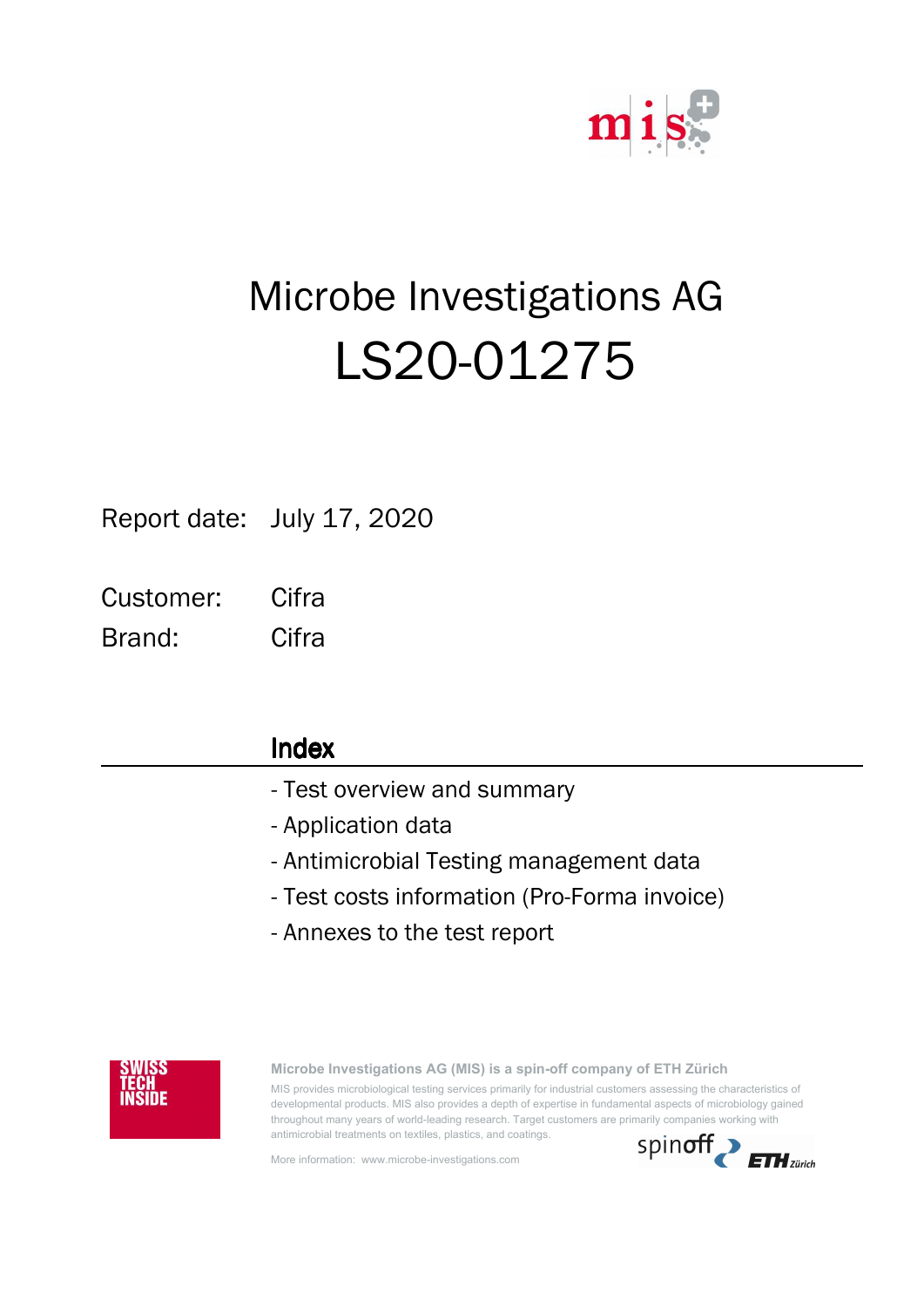#### Test report overview

| <b>General Info</b> | Name                          | Contact                  | HeiQ KAM                 |
|---------------------|-------------------------------|--------------------------|--------------------------|
| Customer            | Cifra                         | -                        | S. Taruselli             |
| Distributor         | $\overline{\phantom{a}}$      | $\overline{\phantom{a}}$ | $\overline{\phantom{a}}$ |
| Brand owner         | Cifra                         | -                        | S. Taruselli             |
| Brand label         | Cifra WKS                     | Application at           | Client                   |
| Reason for testing  | Quality validation            | Application by           | Exhaust application      |
| HeiQ Effects        | HeiQ Eco Dry / HeiQ Viroblock | Scale                    | 3 - bulk trial           |

| Test methods carried out in this report                        |                  |                                                  |  |  |  |
|----------------------------------------------------------------|------------------|--------------------------------------------------|--|--|--|
| Effect / Property                                              | Testing standard | Test parameter                                   |  |  |  |
| Quantitative antibacterial test<br>method ("shake flask" test) | ASTM E 2149-13a  | Bacterium: Staphylococcus aureus (ATCC<br>6538P) |  |  |  |

Attention needed - Acceptable // but consider attention to application parameters Test results:

#### Test summary / comments:

• Red T-SHIRT (hydrophobic) Shows good antimicrobial activity at ASTM E2149 test after 30 x washes by customer.

Since red T-shirt fabric is strongly hydrophobic Yogurt test does not work.

Black face mask shows good antimicrobial activity at ASTM E2149 test after 20 x washes by client.

Goes together with LS20-01284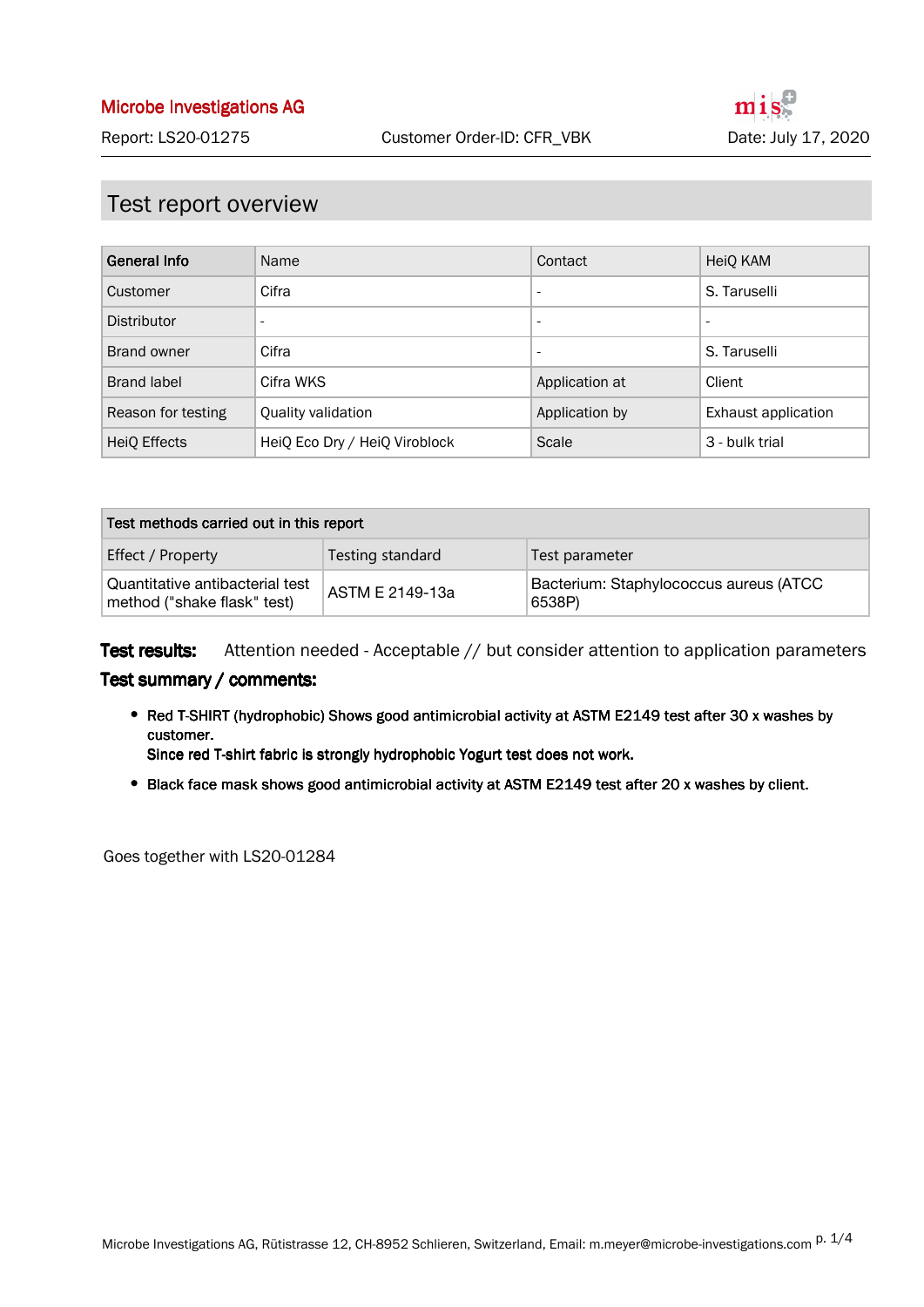# Samples, finishing process and textile information

| Sample                  | Sample description                          |  |   |  |  |  |
|-------------------------|---------------------------------------------|--|---|--|--|--|
| $\mathbf{1}$            | T-SHIRT Red T-SHIRT (hydrophobic); NPJ03 8% |  |   |  |  |  |
| 5                       | FACE MASK VB+ECO; NPJ03 8%, ECO DRY 5%      |  |   |  |  |  |
| Recipe<br>Sample number |                                             |  |   |  |  |  |
| Product                 |                                             |  | 5 |  |  |  |

| Product                     | $\mathbf{1}$ | 5          |  |  |  |
|-----------------------------|--------------|------------|--|--|--|
| Viroblock NPJ03 (17200) [%] | 8            | 8          |  |  |  |
| Barrier ECO-DRY [%]         |              | 5          |  |  |  |
| Parameters                  | $\mathbf 1$  | 5          |  |  |  |
| Liquor ratio [none]         | 10           | 10         |  |  |  |
| pH [                        |              |            |  |  |  |
| Heating rate [°C/min]       |              |            |  |  |  |
| Temperature [°C]            |              |            |  |  |  |
| Time $[min]$                |              |            |  |  |  |
| Drying Temp. [°C]           |              |            |  |  |  |
| Drying Time [min]           |              |            |  |  |  |
| <b>Substrates</b>           | 1            | 5          |  |  |  |
| Polyamid [%]                | 90           |            |  |  |  |
| Elastane (Polyurethane) [%] | 10           |            |  |  |  |
| Textile information         | $\mathbf{1}$ | 5          |  |  |  |
| Weight [g/m2]               |              |            |  |  |  |
| Construction                | <b>CKN</b>   | <b>CKN</b> |  |  |  |
| <b>Structure</b>            |              |            |  |  |  |
| Legend:                     |              |            |  |  |  |
| Construction process        |              |            |  |  |  |
| CKN = Circular Knit         |              |            |  |  |  |

*Construction process Textile structure*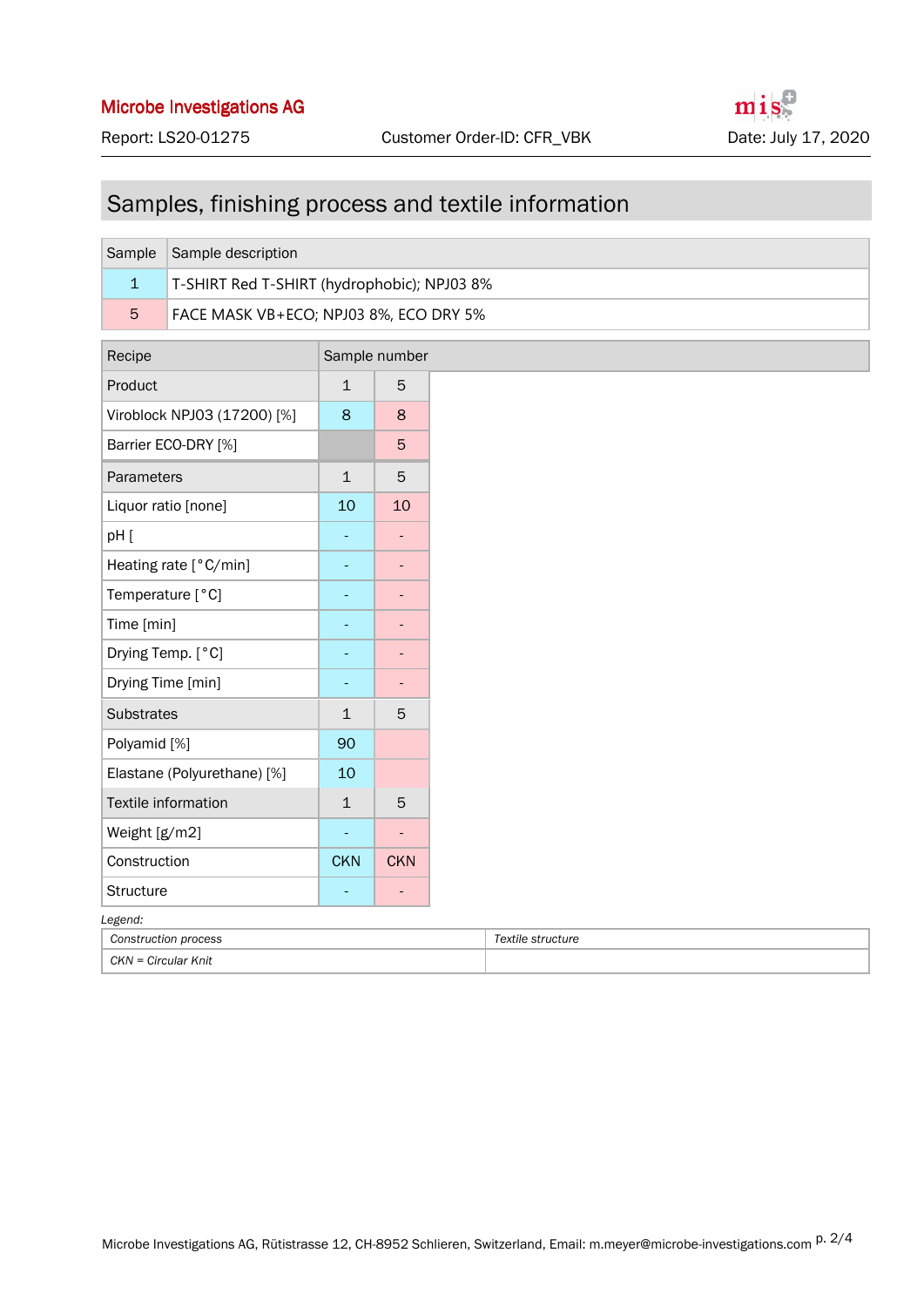#### Report: LS20-01275 Customer Order-ID: CFR\_VBK Date: July 17, 2020

mis

# Antimicrobial Testing

| Recipe                                          | Sample number            |                       |         |
|-------------------------------------------------|--------------------------|-----------------------|---------|
| Product                                         | $\mathbf{1}$             |                       |         |
| Viroblock NPJ03 (17200) [%]                     |                          |                       | $\bf 8$ |
| ISO 6330 parameters                             | $1-4$                    |                       |         |
| unknown washing procedure                       | 30                       |                       |         |
| Drying conditions                               |                          |                       |         |
| ASTM E 2149: Staphylococcus aureus (ATCC 6538P) |                          |                       |         |
| Control                                         | Initial                  | After 1<br>hour       |         |
| Log cfu                                         | $6.5*10$<br>$\pmb{0}$    | $7.0*10$<br>$\pmb{0}$ |         |
| Sub-Samples                                     | $1-4$                    |                       |         |
| Log cfu Sample (staph)<br>[Bacteria]            | $5.0*10$<br>$\mathbf{0}$ |                       |         |
| Percent reduction Sample<br>$($ staph $)$ $[%]$ | 98.998<br>8              |                       |         |
| Log reduction Sample (staph)                    | 2.0                      |                       |         |
| Activity Sample (staph)                         | $+$                      |                       |         |